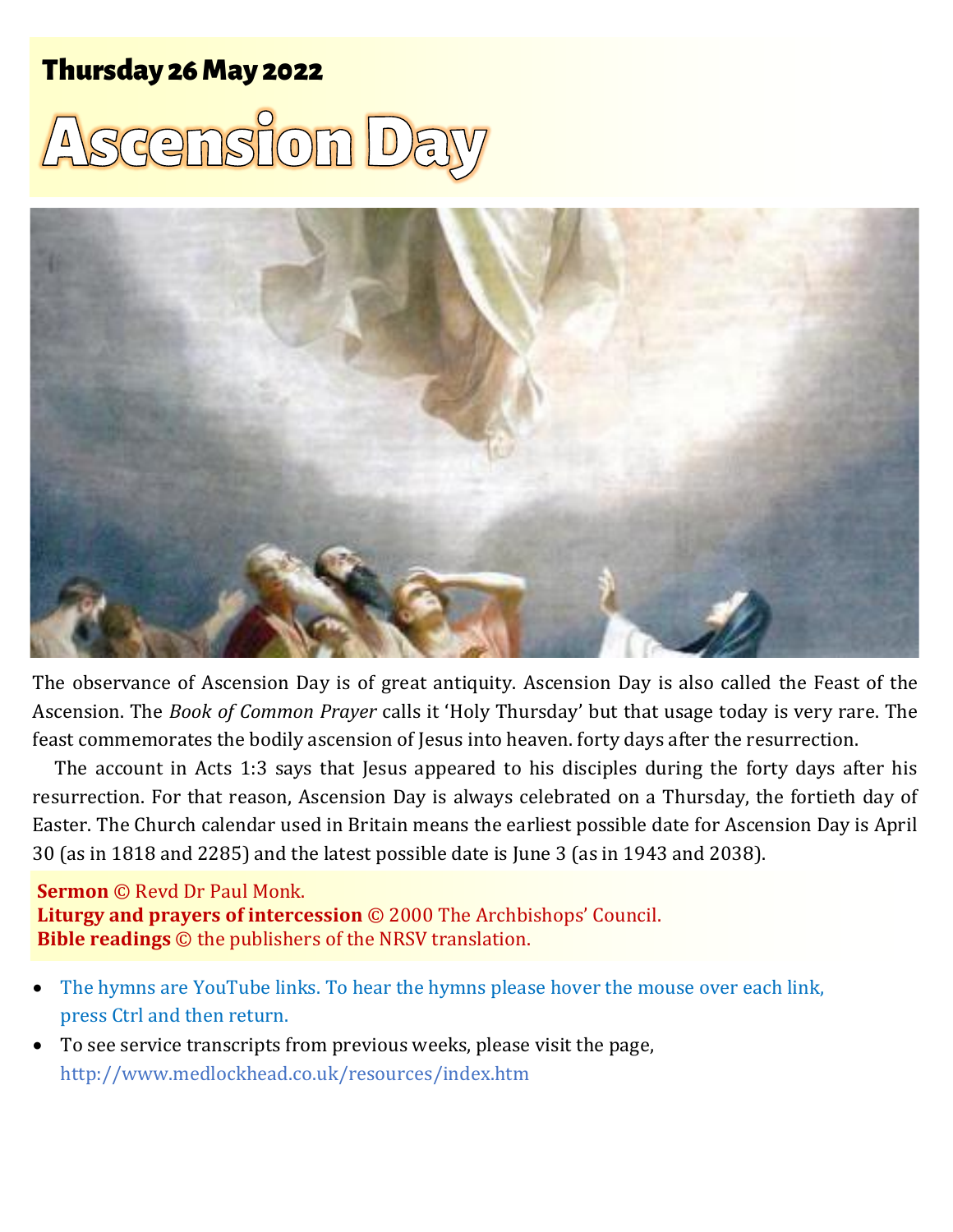## **Introduction and welcome**

#### HYMN 1 **[Crown him with many crowns](https://youtu.be/F8ti2-eoviU)** (rock version) **[Crown him with many crowns](https://www.youtube.com/watch?v=FiJYgC_6AFc&t=36s)** (traditional version)

God has gone up with a shout,

#### All **the Lord with the sound of a trumpet.**

In the name of the Father, and of the Son, and of the Holy Spirit.

#### All **Amen**

Dear brothers and sisters in Christ, for forty days we have been celebrating with joyful hearts the resurrection of our Lord Jesus Christ, his bursting from the tomb and his defeat of the power of sin and death. He appeared to his disciples many times and told them about the kingdom of God.

Today we recall how he left this earth and returned to his Father, ascending into heaven to take his throne over all dominions and powers. Trusting in his reign over all creation, and submitting to his kingly yet loving rule, let us hear the story of his parting.

#### A reading from the Acts of the Apostles

While staying with them, he ordered them not to leave Jerusalem, but to wait there for the promise of the Father. 'This', he said, 'is what you have heard from me; for John baptised with water, but you will be baptised with the Holy Spirit not many days from now.' So when they had come together, they asked him, 'Lord, is this the time when you will restore the kingdom to Israel?' He replied, 'It is not for you to know the times or periods that the Father has set by his own authority. But you will receive power when the Holy Spirit has come upon you; and you will be my witnesses in Jerusalem, in all Judea and Samaria, and to the ends of the earth.' When he had said this, as they were watching, he was lifted up, and a cloud took him out of their sight. While he was going and they were gazing up towards heaven, suddenly two men in white robes stood by them. They said, 'Men of Galilee, why do you stand looking up towards heaven? This Jesus, who has been taken up from you into heaven, will come in the same way as you saw him go into heaven.' *Acts 1:4–11*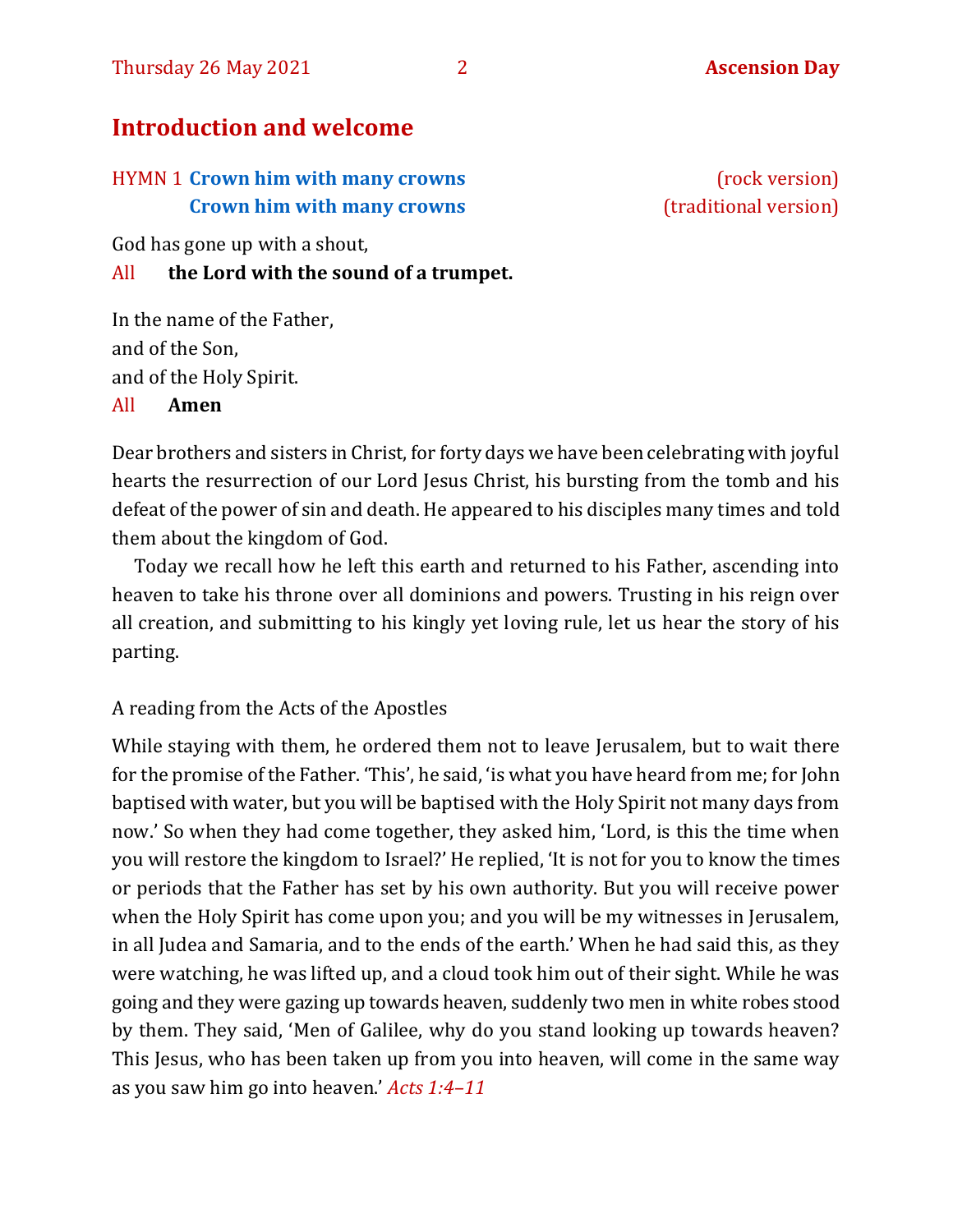# **The Gloria**

Seeing we have a great high priest who has passed through the heaven, Jesus the Son of God, let us offer him the praise that is worthy of his name.

All **Glory to God in the highest, and peace to his people on earth. Lord God, heavenly King, almighty God and Father, we worship you, we give you thanks, we praise you for your glory. Lord Jesus Christ, only Son of the Father, Lord God, Lamb of God, you take away the sin of the world: have mercy on us; you are seated at the right hand of the Father: receive our prayer. For you alone are the Holy One, you alone are the Lord, you alone are the Most High, Jesus Christ, with the Holy Spirit, in the glory of God the Father. Amen.**

# **The Collect for Ascension Day**

Let us pray that our risen and ascended Lord will lead us to eternal life.

Grant, we pray, almighty God, that as we believe your only-begotten Son our Lord Jesus Christ to have ascended into the heavens, so we in heart and mind may also ascend and with him continually dwell; who is alive and reigns with you, in the unity of the Holy Spirit, one God, now and for ever.

All **Amen.**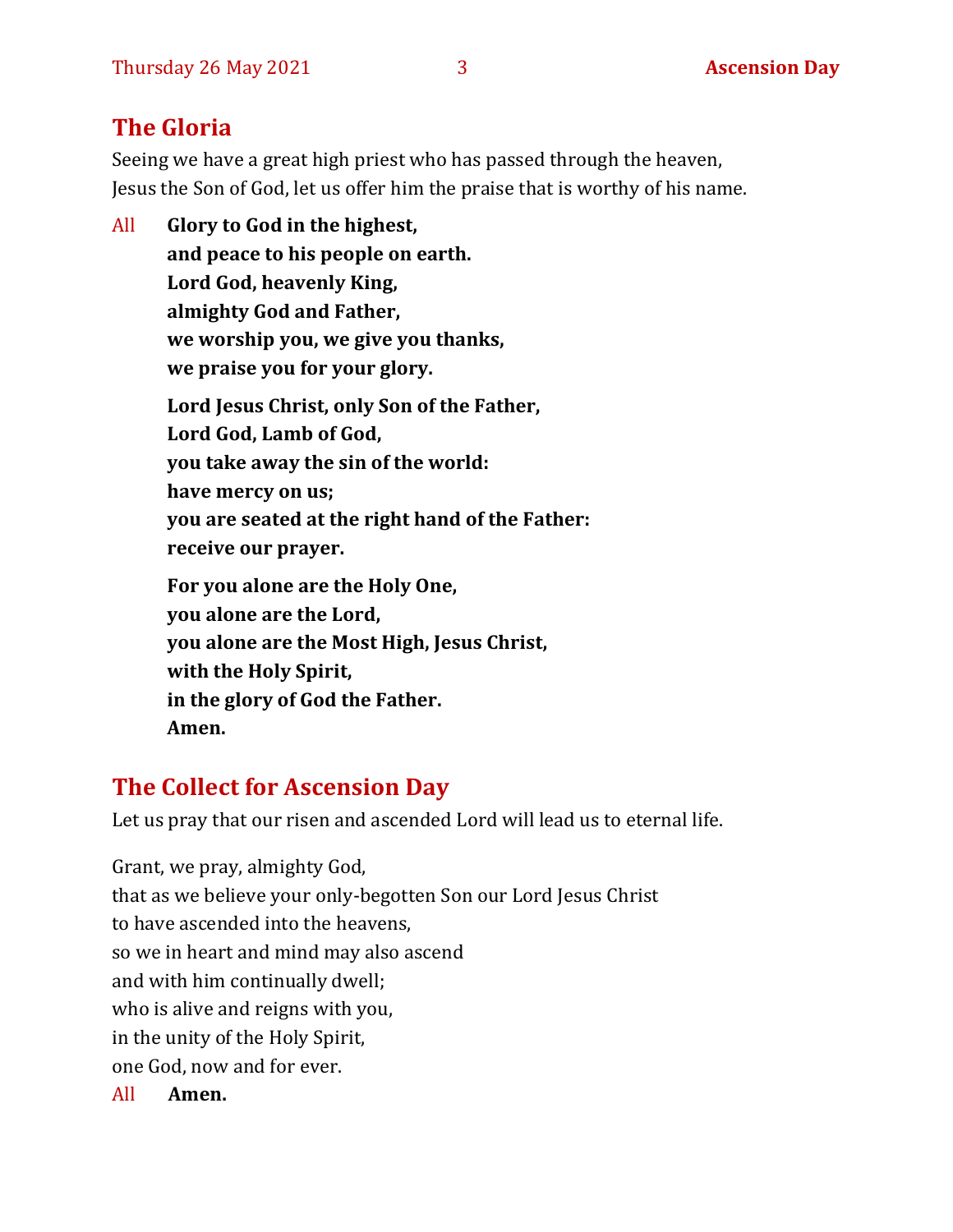### **First reading**

A reading from the prophecy of Daniel As I watched, thrones were set in place, and an Ancient One took his throne, his clothing was white as snow, and the hair of his head like pure wool; his throne was fiery flames, and its wheels were burning fire. A stream of fire issued and flowed out from his presence. A thousand thousands served him, and ten thousand times ten thousand stood attending him. The court sat in judgment, and the books were opened.

I watched then because of the noise of the arrogant words that the horn was speaking. And as I watched, the beast was put to death, and its body destroyed and given over to be burned with fire. As for the rest of the beasts, their dominion was taken away, but their lives were prolonged for a season and a time. As I watched in the night visions, I saw one like a human being coming with the clouds of heaven. And he came to the Ancient One and was presented before him. To him was given dominion and glory and kingship, that all peoples, nations, and languages should serve him. His dominion is an everlasting dominion that shall not pass away, and his kingship is one that shall never be destroyed. *Daniel 7:9–14*

This is the Word of the Lord

All **Thanks be to God.**

# **Second reading**

A reading from St Paul's Letter to the Ephesians

I have heard of your faith in the Lord Jesus and your love toward all the saints, and for this reason I do not cease to give thanks for you as I remember you in my prayers.

I pray that the God of our Lord Jesus Christ, the Father of glory, may give you a spirit of wisdom and revelation as you come to know him, so that, with the eyes of your heart enlightened, you may know what is the hope to which he has called you, what are the riches of his glorious inheritance among the saints and what is the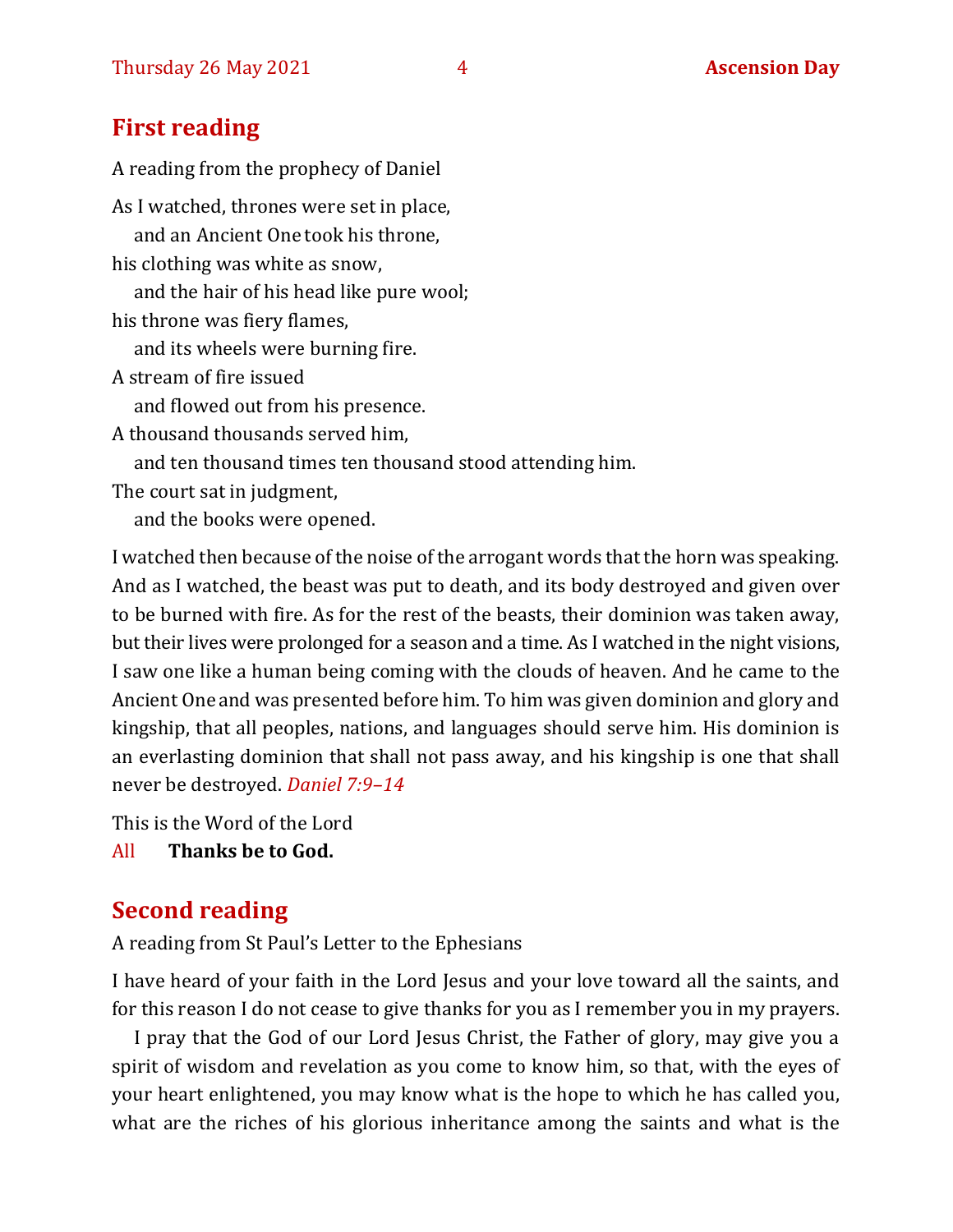immeasurable greatness of his power for us who believe, according to the working of his great power. God put this power to work in Christ when he raised him from the dead and seated him at his right hand in the heavenly places, far above all rule and authority and power and dominion, and above every name that is named, not only in this age but also in the age to come. He has put all things under his feet and has made him the head over all things for the church, which is his body, the fullness of him who fills all in all. *Ephesians 1:15–23*

This is the Word of the Lord

All **Thanks be to God.**

HYMN 2 **[Hail the day that sees him rise](https://www.youtube.com/watch?v=bPdRVzy8d8E)** (please click on this link to hear the hymn)

**[Hail the day that sees him rise](https://www.youtube.com/watch?v=piAZXs8IxAc)** (folk-song style)

# **Gospel reading**

Alleluia, alleluia. Go and make disciples of all nations, says the Lord. Remember, I am with you always, to the end of the age.

Hear the Gospel of our Lord Jesus Christ according to Luke

#### All **Glory to you O Lord.**

Jesus said to them, 'These are my words that I spoke to you while I was still with you that everything written about me in the law of Moses, the prophets, and the psalms must be fulfilled.'

Then he opened their minds to understand the scriptures, and he said to them, 'Thus it is written, that the Messiah is to suffer and to rise from the dead on the third day, and that repentance and forgiveness of sins is to be proclaimed in his name to all nations, beginning from Jerusalem. You are witnesses of these things. And see, I am sending upon you what my Father promised; so stay here in the city until you have been clothed with power from on high.'

Then he led them out as far as Bethany, and, lifting up his hands, he blessed them. While he was blessing them, he withdrew from them and was carried up into heaven. And they worshiped him, and returned to Jerusalem with great joy; and they were continually in the temple blessing God. *Luke 24:44–end*

This is the Gospel of the Lord

All **Praise to you O Christ.**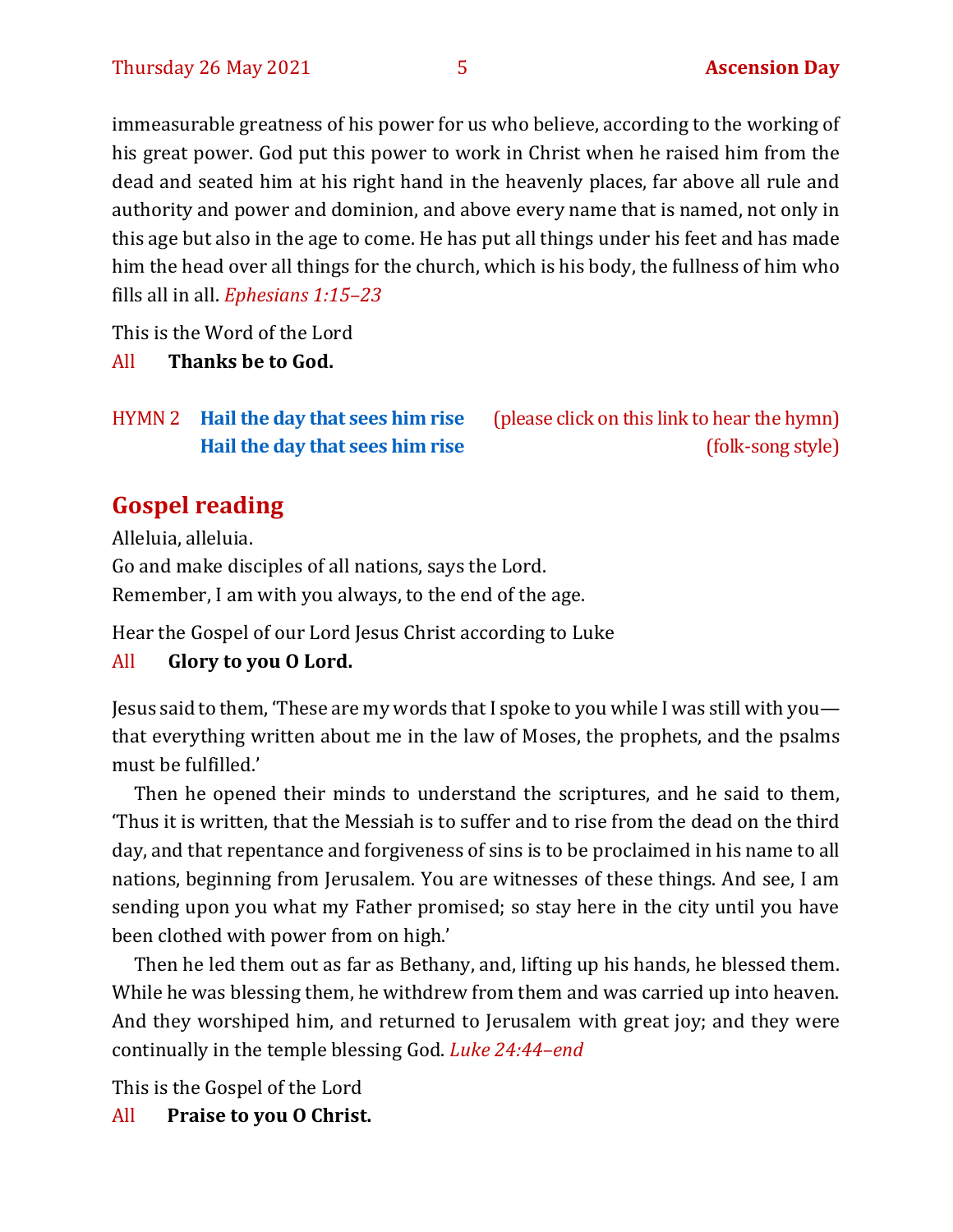#### **Sermon**

Ascension Day occurs exactly forty days after Easter. Why forty?

In the Hebrew-speaking world and the Middle East, 'forty' was a common, colloquial way of round up a number to mean 'many' in much the same way that we might exaggerate and say, 'lots' or 'squillions'. Think of 'Ali Baba and the *forty* thieves.' That same usage could explain the apparent repetition in Scripture: in the story of Noah, it rained for forty days; Moses was forty years of age when he fled into the wilderness; he led the chosen people for forty years and fasted before forty days before receiving the Law. Similarly, Jesus fasted in the wilderness for forty days; and his Glorious Ascension to Heaven occurred forty days after his Resurrection.

What is the meaning of the forty-day period between the Resurrection and the Ascension? We do not know for certain, but many medieval writers said it was symbolic: just as Moses was on top of a mountain for forty days before receiving the Law and Ten Commandments, so Jesus was communing with God before giving one more, final commandment:

Jesus said [commanded], 'Go out into all the world and make disciples of all nations. Baptise them in the name of the Father, and of the Son, and of the Holy Spirit; teach them to obey everything I have taught you. And remember, I with you always, to the very end of the age'. *Matthew 28:18–20*

God gave Moses the Ten Commandments when he had been acting as a judge and his father-in-law wisely told him to seek help. They story appears in Exodus 18:

Moses sat as judge for the people, while the people stood around him from morning until evening. When Moses' father-in-law saw all that he was doing for the people, he said, 'What is this that you are doing for the people? Why do you sit alone, while all the people stand around you from morning until evening?'

Moses said to his father-in-law, 'Because the people come to me to inquire of God. When they have a dispute, they come to me and I decide between one person and another, and I make known to them the statutes and instructions of God.' Moses" father-in-law said to him, 'What you are doing is not good. You will surely wear yourself out, both you and these people with you. For the task is too heavy for you; you cannot do it alone.

'Now listen to me. I will give you counsel, and God be with you! You should represent the people before God, and you should bring their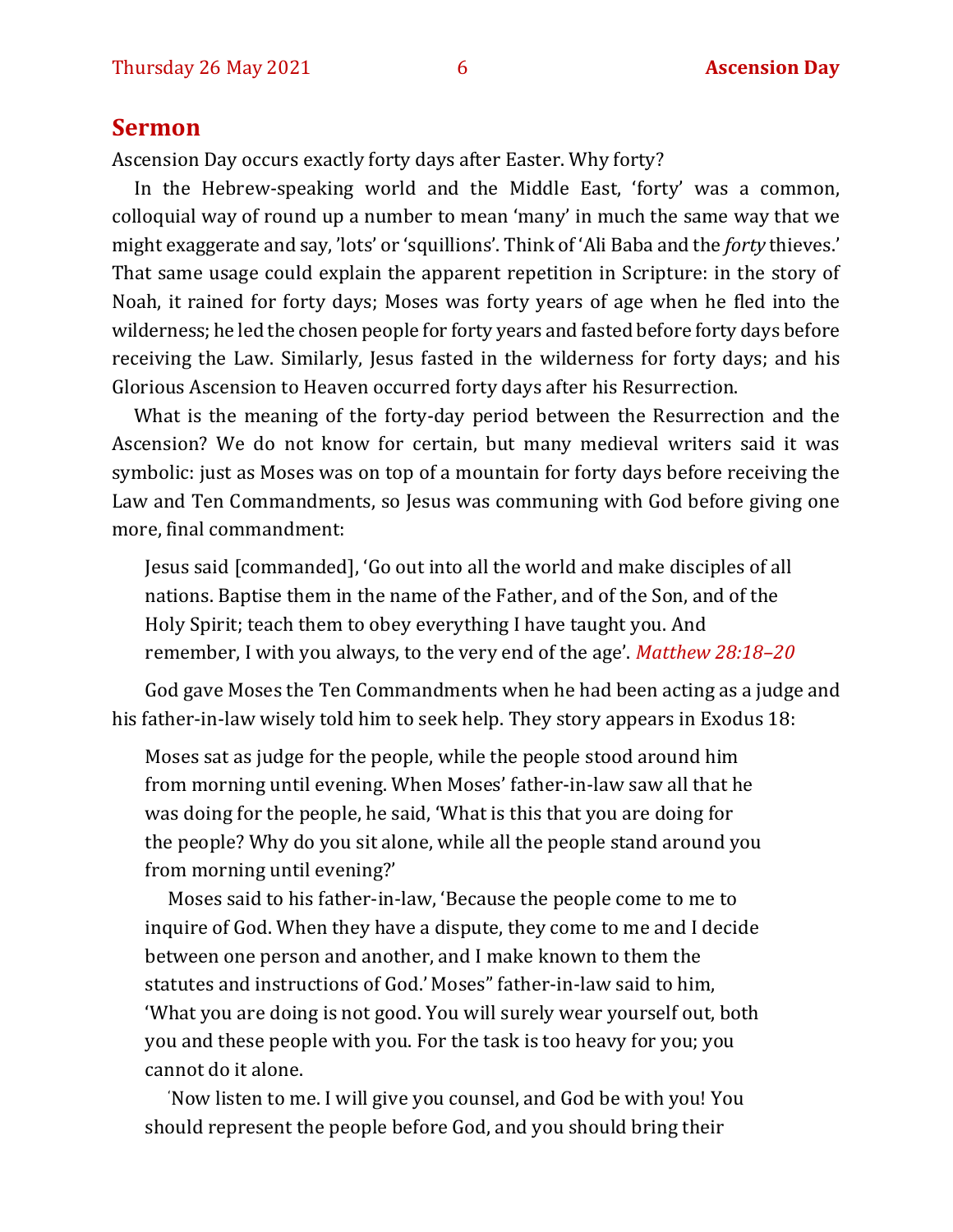cases before God; teach them the statutes and instructions and make known to them the way they are to go and the things they are to do. You should also look for able men among all the people, men who fear God, are trustworthy, and hate dishonest gain; set such men over them as officers over thousands, hundreds, fifties, and tens. Let them sit as judges for the people at all times; let them bring every important case to you but decide every minor case themselves. It will be easier for you and they will bear the burden with you.If you do this, and God so commands you, then you will be able to endure, and all these people will go to their home in peace.'

Moses listened to his father-in-law and did all that he had said. *Exodus 18:13–24*

The Ten Commandments were given to Moses in response to infantilism by the people who needed to grow, spiritually. Instead of Moses alone knowing the Law (he was uniquely close to God, remember) God gave the Law so that everyone could know God's intentions for righteous living. Similarly, the disciples alone enjoyed having Jesus with them, seeing his actions and hearing his teaching, and needed to grow spiritually. Jesus gave them a new law, with baptism and teaching as its outward signs, and with a living relationship with God its intended result. That 'living relationship' was/is achieved when the Holy Spirit dwells in a soul as a result of baptism.

We see the progression: Moses fasted forty days then received the Law which, when lived, leads to righteousness. Jesus fasted forty days and was baptised into his Messiahship, which gave him the power to teach, heal, and enforce that righteousness. At the end of a forty-day Lent, Jesus gave the New Commandment which passed on the New Law explaining how to live that righteousness, transmuting that righteousness into sanctification. And the risen Christ waited a further forty days then gave the 'final commandment' which teaches how to pass on that sanctification to all.

These four stages, then, describe a spiritual trajectory: we're taught righteousness then share it with others; we receive sanctification then pass it to others. Through this process of caught and then taught, the Christian ideal propagates and enlivens.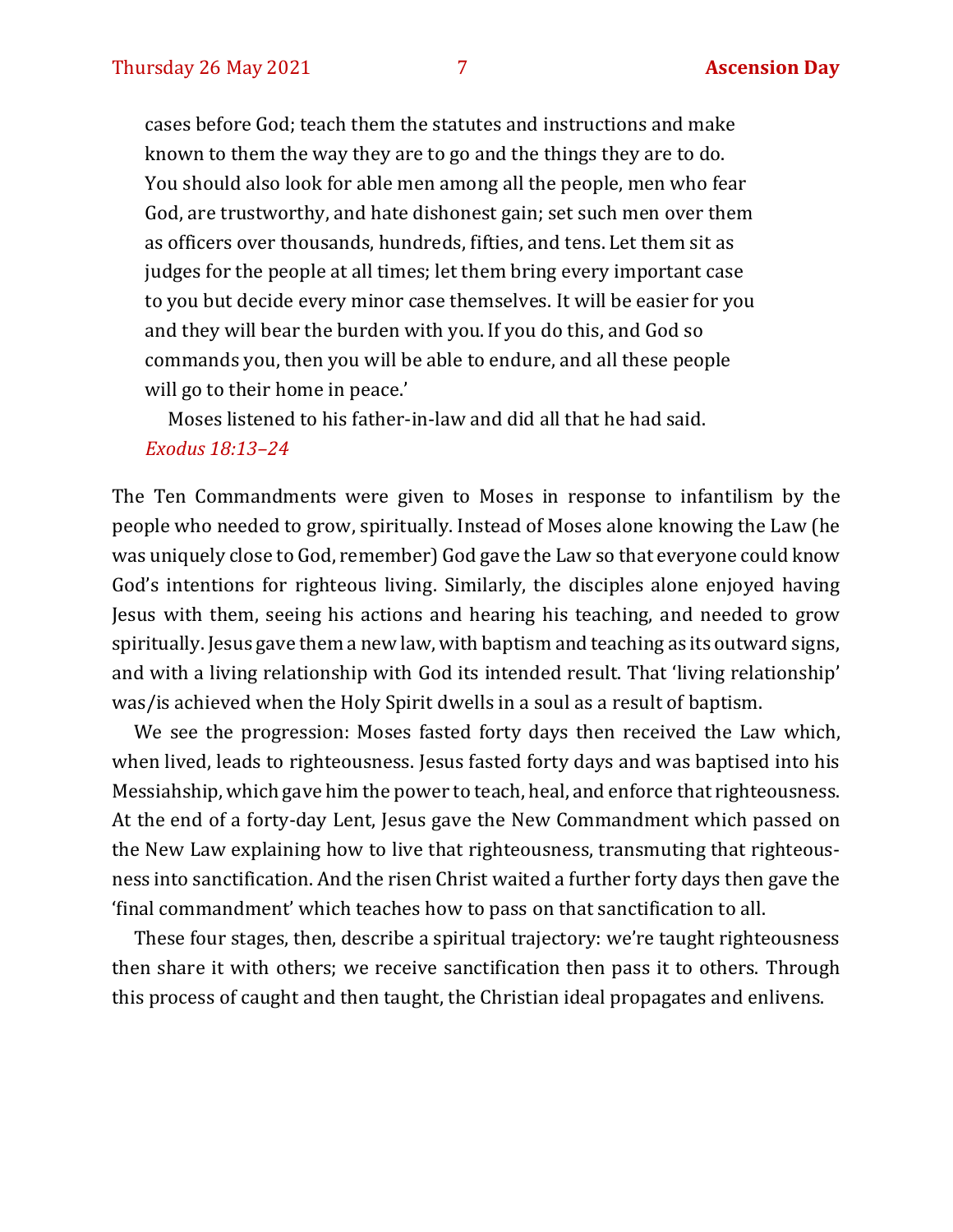# **Creed**

Do you believe and trust in God the Father, the source of all being and life, the one for whom we exist?

#### All **We believe and trust in him.**

Do you believe and trust in God the Son, who took our human nature, died for us and rose again?

#### All **We believe and trust in him.**

Do you believe and trust in God the Holy Spirit, who gives life to the people of God and makes Christ known in the world?

#### All **We believe and trust in him.**

This is the faith of the Church.

All **This is our faith. We believe and trust in one God, Father, Son and Holy Spirit. Amen.**

# **Prayers of intercession**

Almighty God, our heavenly Father, you have exalted your Son Christ Jesus to your right hand, and made him the head over all things for his body the Church: hear us as we pray for the Church throughout the world …

Make us and all your people receptive to the gifts he pours upon us, that we may use them to your glory, and the building up of the body of Christ. Lord, in your mercy:

#### All **hear our prayer**

Lord God Almighty, the Ancient of Days, you have given your Son all authority in heaven and on earth: hear us as we pray for the world he came to redeem …

Grant that we may know even in this time the things that make for peace, and may strive for the reconciliation of all people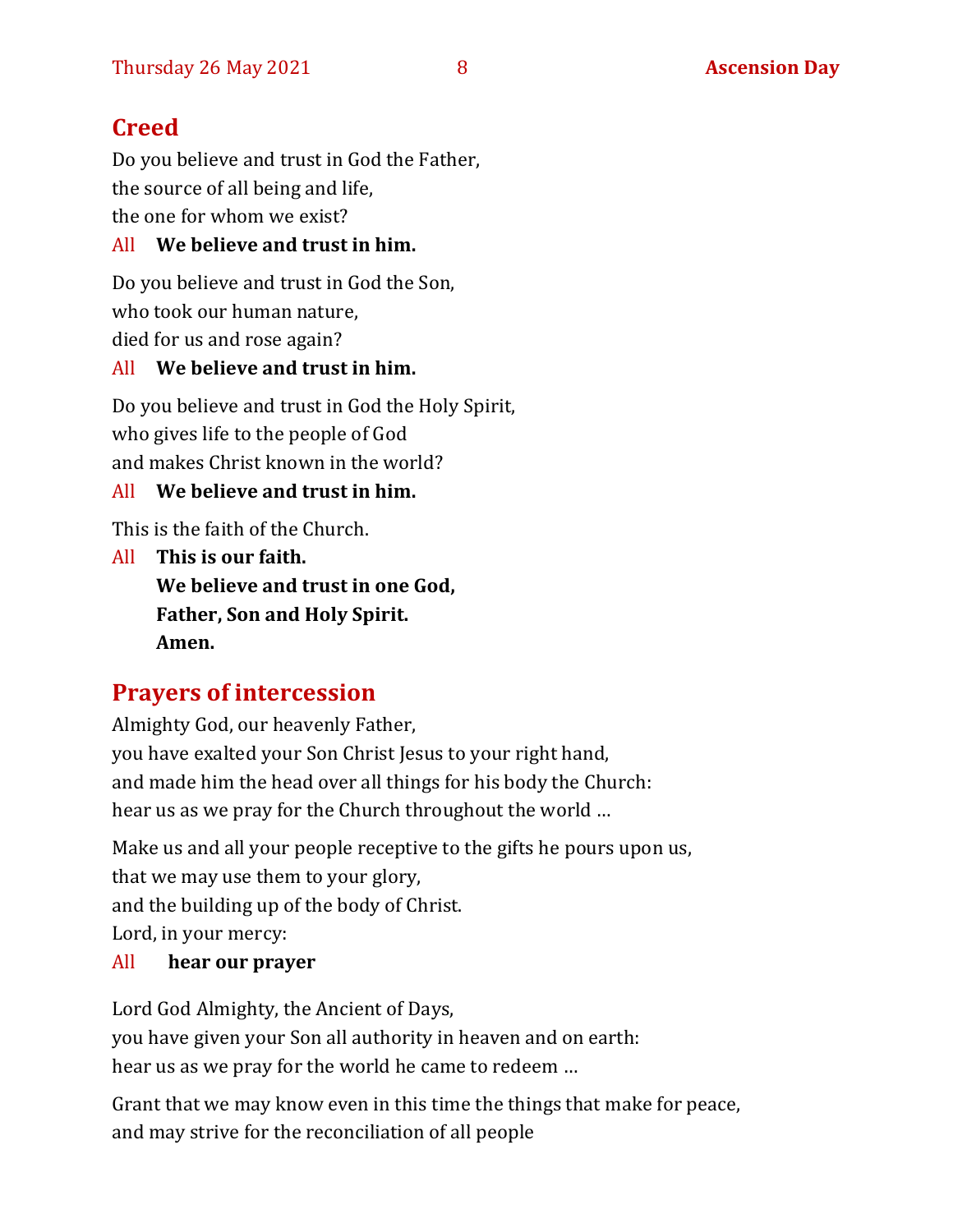in his kingdom of justice and love.

Lord, in your mercy:

#### All **hear our prayer**

Father of all, whose Son has promised to be with us always, to the end of the age: hear us as we pray for those among whom we live and work …

Grant that we may be so aware of his presence with us, that people may take note of us, that we have been with Jesus. Lord, in your mercy:

#### All **hear our prayer**

O God our Redeemer, whose Son ever lives to make intercession for us: hear us as we pray for those in any kind of need …

May he who has borne our infirmities strengthen and heal them, that they may find grace to help in time of need, and rejoice in his salvation.

Lord, in your mercy:

#### All **hear our prayer**

Heavenly Father, whose Son has borne our humanity into the heavenly realms, and gone before us to prepare a place for us:

hear us as we remember before you those whose earthly sojourn is over, and whose life is now hidden in him with you …

Make us joyful and expectant, that at his coming with all his own we too may go forth to meet him and share in his eternal joy.

#### All **hear our prayer**

Merciful Father,

All **accept these prayers for the sake of your Son, our Saviour Jesus Christ. Amen.**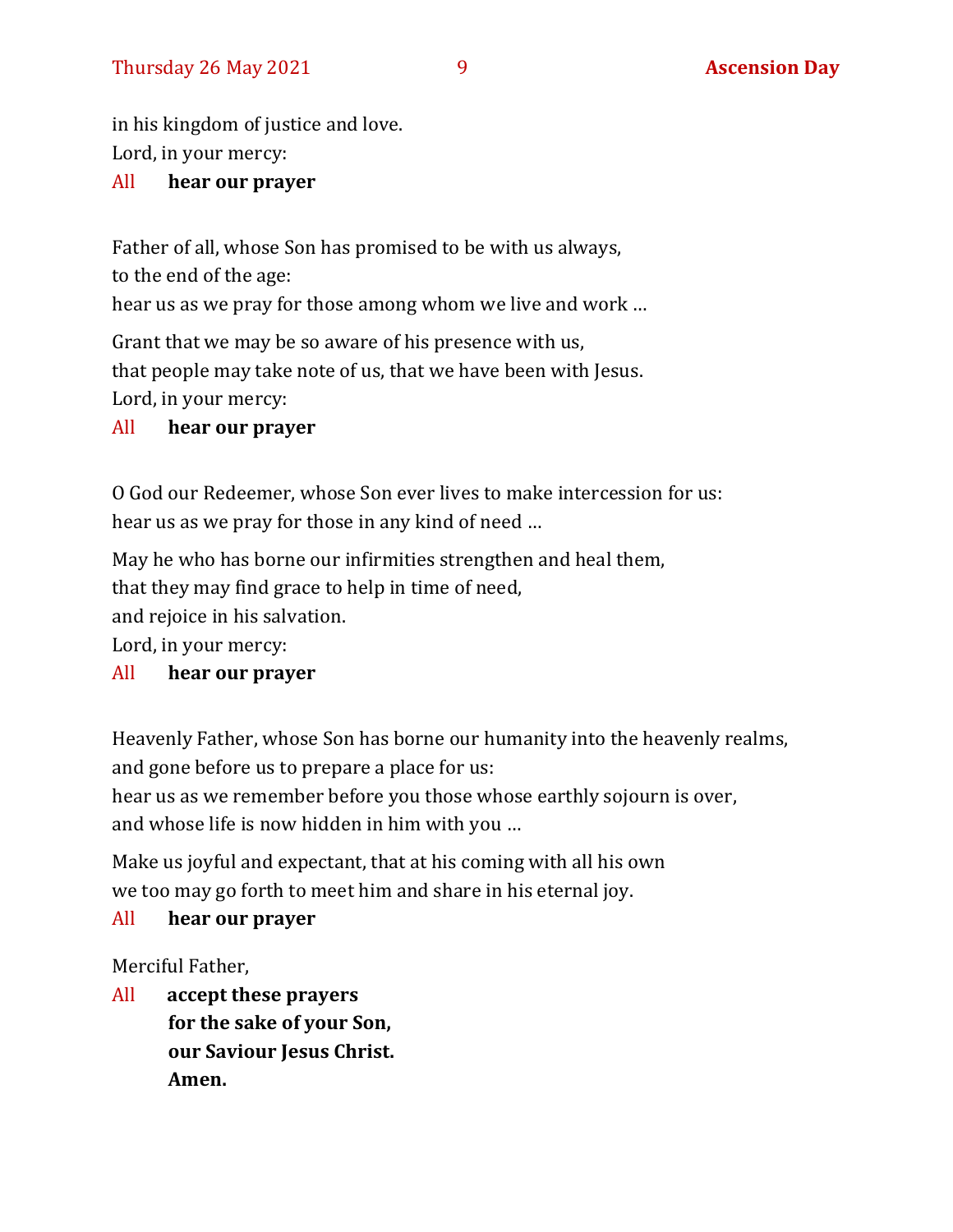## **The peace**

Jesus says: 'Peace I leave with you; my peace I give to you. If you love me, rejoice because I am going to the Father'. Alleluia.

The peace of the Lord be always with you,

All **And also with you. Alleluia!**

HYMN 3 **[Of the Father's heart begotten](https://www.youtube.com/watch?v=Pt75zI4kz6g)** (click on this link to hear the hymn)

**[Of the Father's heart begotten](https://www.youtube.com/watch?v=nK0fyVdf4Ms)** (instrumental version) **[Of the Father's heart begotten](https://www.youtube.com/watch?v=Fpsj25M1QdI)** (sung as plainchant)

# The Liturgy of the Sacrament

# Eucharistic Prayer (prayer E)

The Lord be with you

All **and also with you.**

Lift up your hearts.

### All **We lift them to the Lord.**

Let us give thanks to the Lord our God.

# All **It is right to give thanks and praise.**

It is indeed right and good, our duty and our joy, always and everywhere to give you thanks, holy Father, almighty and eternal God, through Jesus Christ the King of glory. Born of a woman, he came to the rescue of our human race. Dying for us, he trampled death and conquered sin. By the glory of his resurrection he opened the way to life eternal and by his ascension, gave us the sure hope that where he is we may also be. Therefore the universe resounds with Easter joy and with choirs of angels we sing for ever to your praise: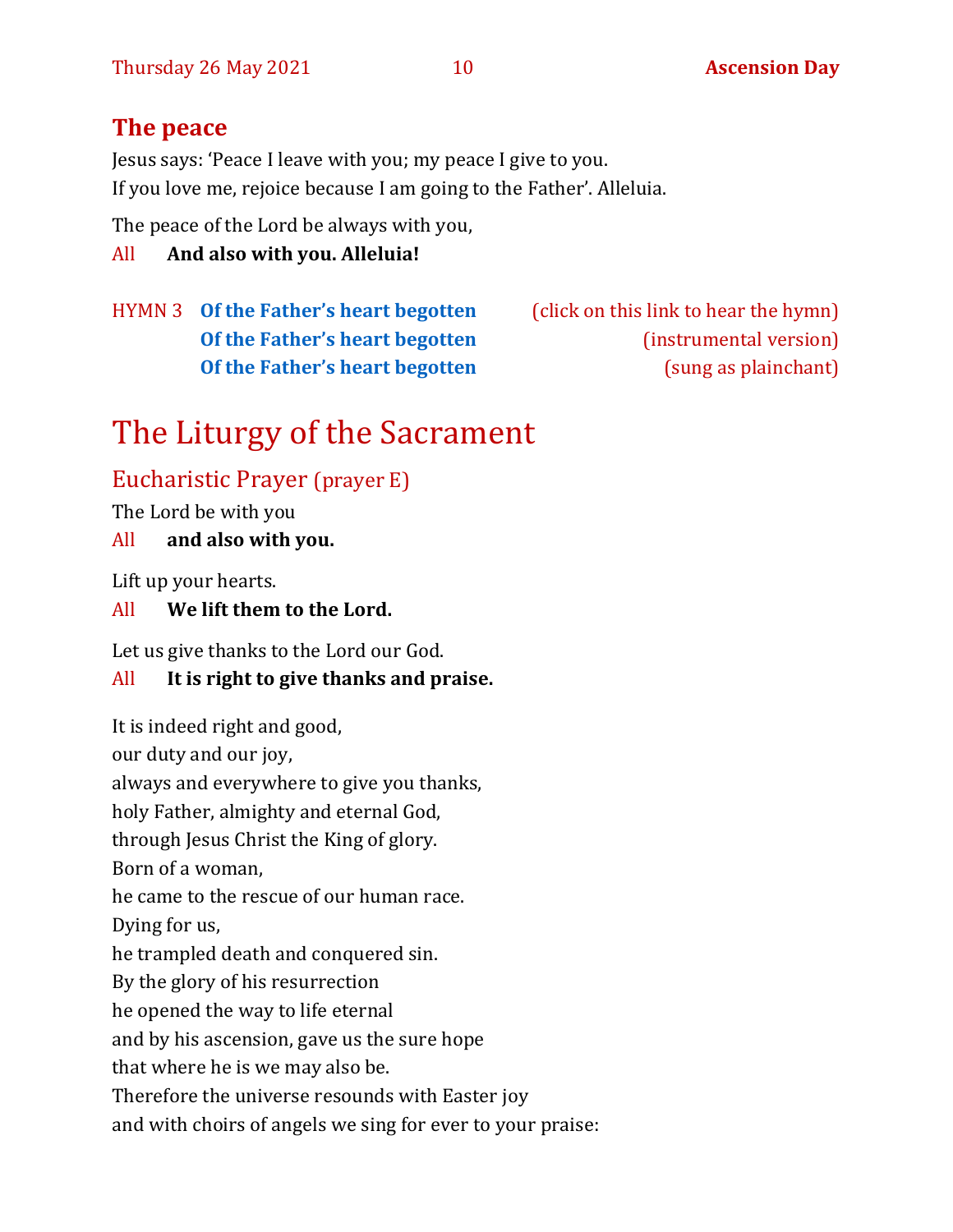All **Holy, holy, holy Lord, God of power and might, heaven and earth are full of your glory. Hosanna in the highest. Blessed is he who comes in the name of the Lord. Hosanna in the highest.**

We praise and bless you, loving Father, through Jesus Christ, our Lord: and as we obey his command, send your Holy Spirit, that broken bread and wine outpoured may be for us the body and blood of your dear Son.

On the night before he died he had supper with his friends and, taking bread, he praised you. He broke the bread, gave it to them and said: Take, eat; this is my body which is given for you; do this in remembrance of me.

When supper was ended he took the cup of wine. Again he praised you, gave it to them and said: Drink this, all of you; this is my blood of the new covenant, which is shed for you and for many for the forgiveness of sins. Do this, as often as you drink it, in remembrance of me.

So, Father, we remember all that Jesus did, in him we plead with confidence his sacrifice made once for all upon the cross.

Bringing before you the bread of life and cup of salvation, we proclaim his death and resurrection until he comes in glory.

Great is the mystery of faith:

All **Christ has died. Christ is risen. Christ will come again.**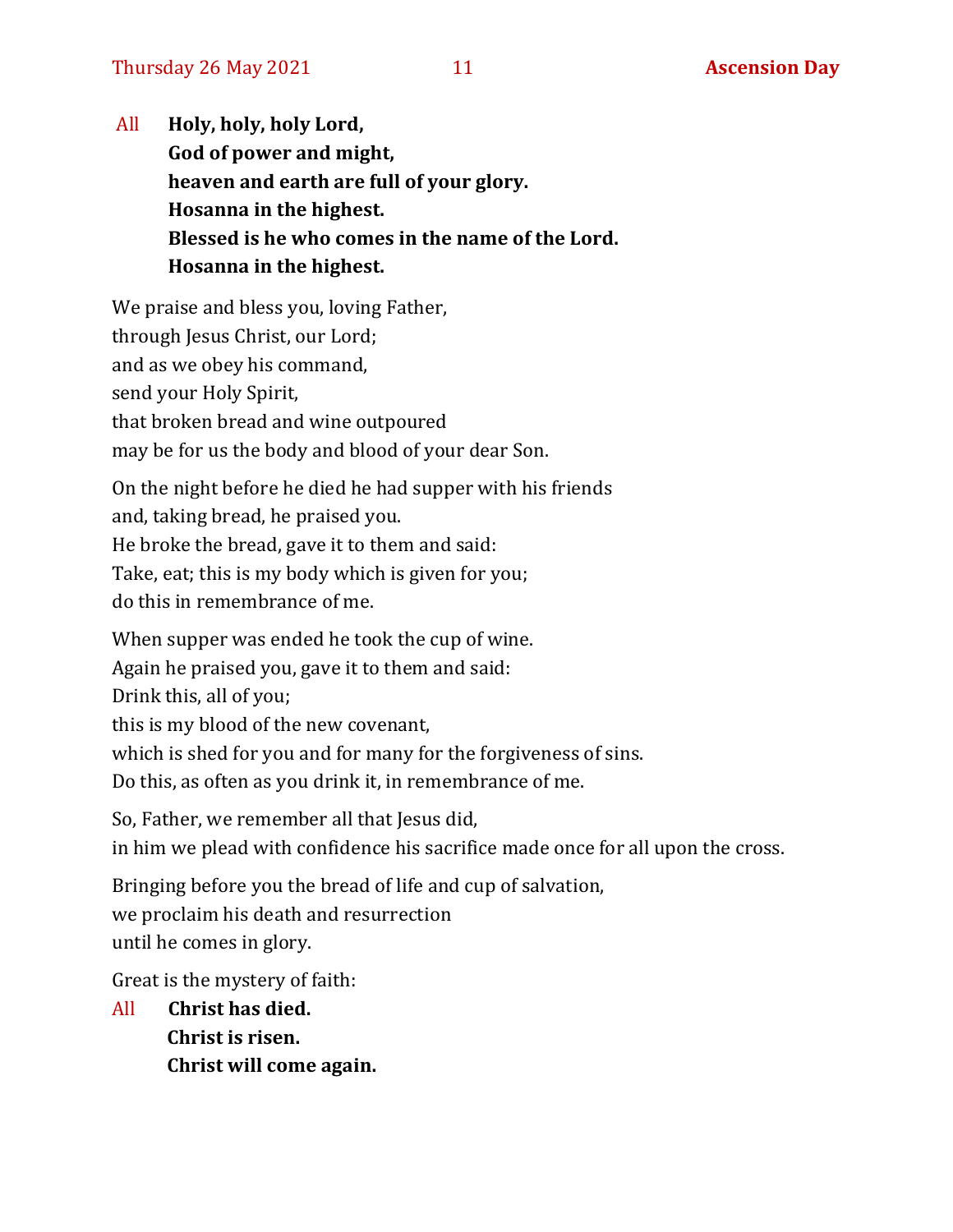Lord of all life, help us to work together for that day when your kingdom comes and justice and mercy will be seen in all the earth.

Look with favour on your people, gather us in your loving arms and bring us with and all the saints to feast at your table in heaven.

Through Christ, and with Christ, and in Christ, in the unity of the Holy Spirit, all honour and glory are yours, O loving Father, for ever and ever.

All **Amen.**

# The Lord's Prayer

As our Saviour taught us, so we pray

All **Our Father in heaven, hallowed be your name, your kingdom come, your will be done, on earth as in heaven. Give us today our daily bread. Forgive us our sins as we forgive those who sin against us. Lead us not into temptation but deliver us from evil. For the kingdom, the power, and the glory are yours**

> **now and for ever. Amen.**

I heard the voice of a great multitude crying, Alleluia.

The Lord our God has entered into his kingdom.

All **Blessed are those who are called to the supper of the Lamb. Alleluia.**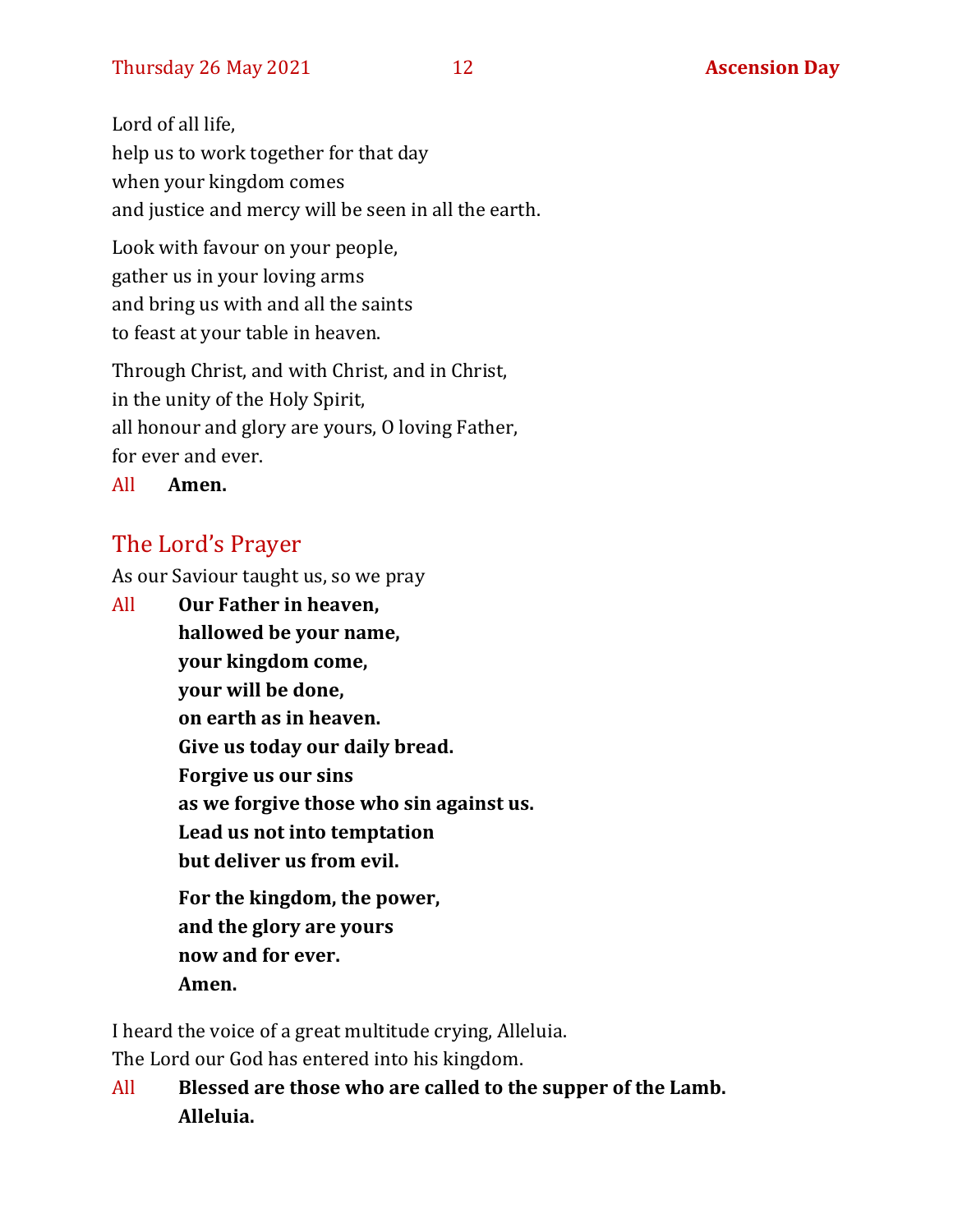We break this bread to share in the body of Christ.

- All **Though we are many, we are one body, because we all share in one bread.**
- All **Lamb of God,**

**you take away the sin of the world, have mercy on us.**

**Lamb of God, you take away the sin of the world, have mercy on us.**

**Lamb of God, you take away the sin of the world, grant us peace.**

Draw near with faith.

Receive the body of our Lord Jesus Christ

which he gave for you,

and his blood which he shed for you.

Eat and drink in remembrance that he died for you,

and feed on him in your hearts

by faith with thanksgiving.

All **We do not presume to come to this your table, merciful Lord, trusting in our own righteousness, but in your manifold and great mercies. We are not worthy so much as to gather up the crumbs under your table. But you are the same Lord whose nature is always to have mercy. Grant us therefore, gracious Lord, so to eat the flesh of your dear Son Jesus Christ and to drink his blood, that our sinful bodies may be made clean by his body and our souls washed through his most precious blood, and that we may evermore dwell in him, and he in us. Amen.**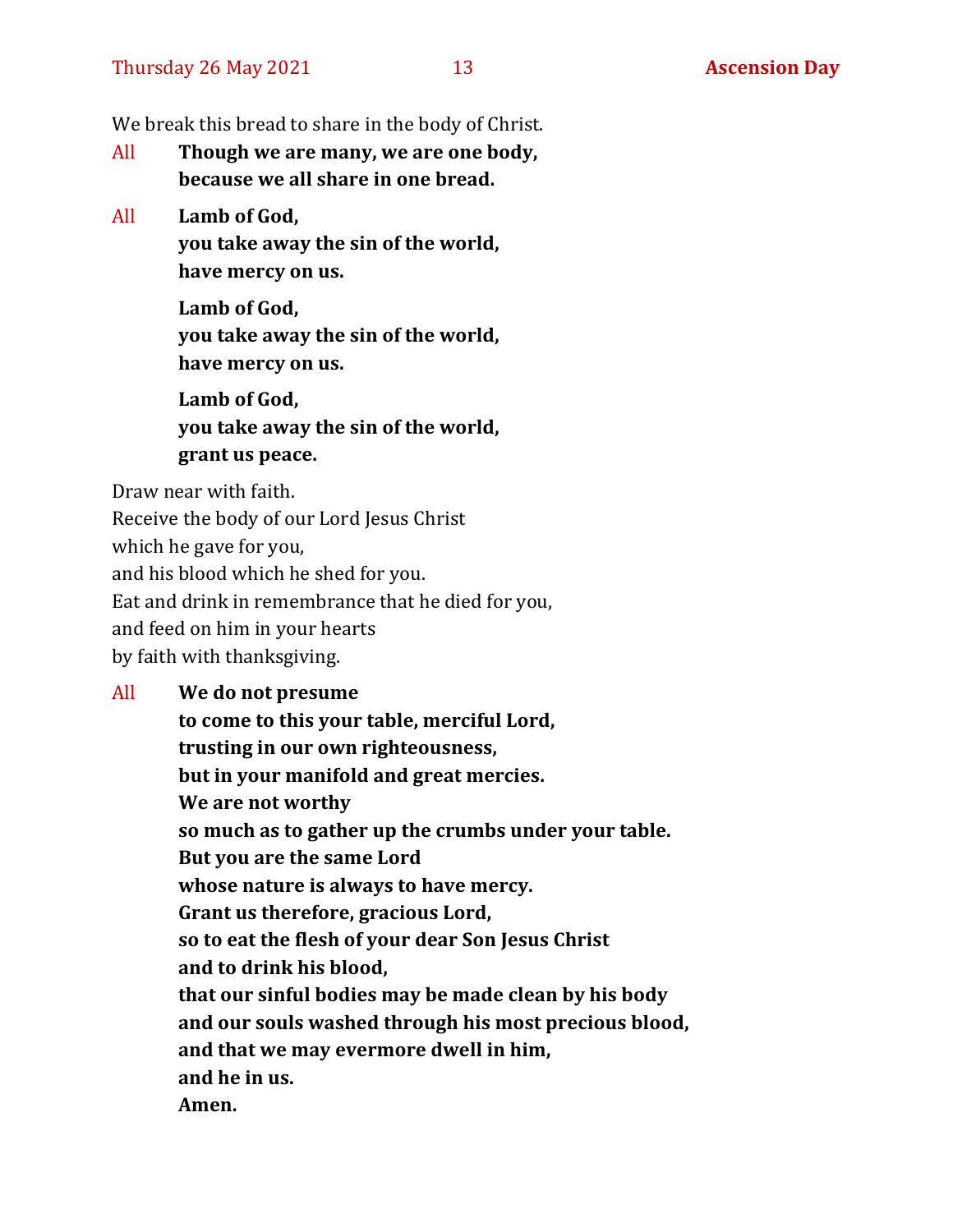Jesus is the Lamb of God who takes away the sins of the world. Happy are those who are called to his supper.

All **Lord, I am not worthy to receive you, but only say the word and I shall be healed.**

Communion is distributed.

# **Prayer after Communion**

God our Father,

you have raised our humanity in Christ and have fed us with the bread of heaven: mercifully grant that, nourished with such spiritual blessings, we may set our hearts in the heavenly places;

through Jesus Christ our Lord.

- All **Amen.**
- All **Almighty God,**

**we thank you for feeding us with the body and blood of your Son Jesus Christ. Through him, we offer you our souls and bodies to be a living sacrifice. Send us out in the power of your Spirit to live and work to your praise and glory. Amen.**

HYMN 5 **[Go make of all disciples](https://www.youtube.com/watch?v=XrHmgGJrMI8)** (please click on this link to hear the hymn)